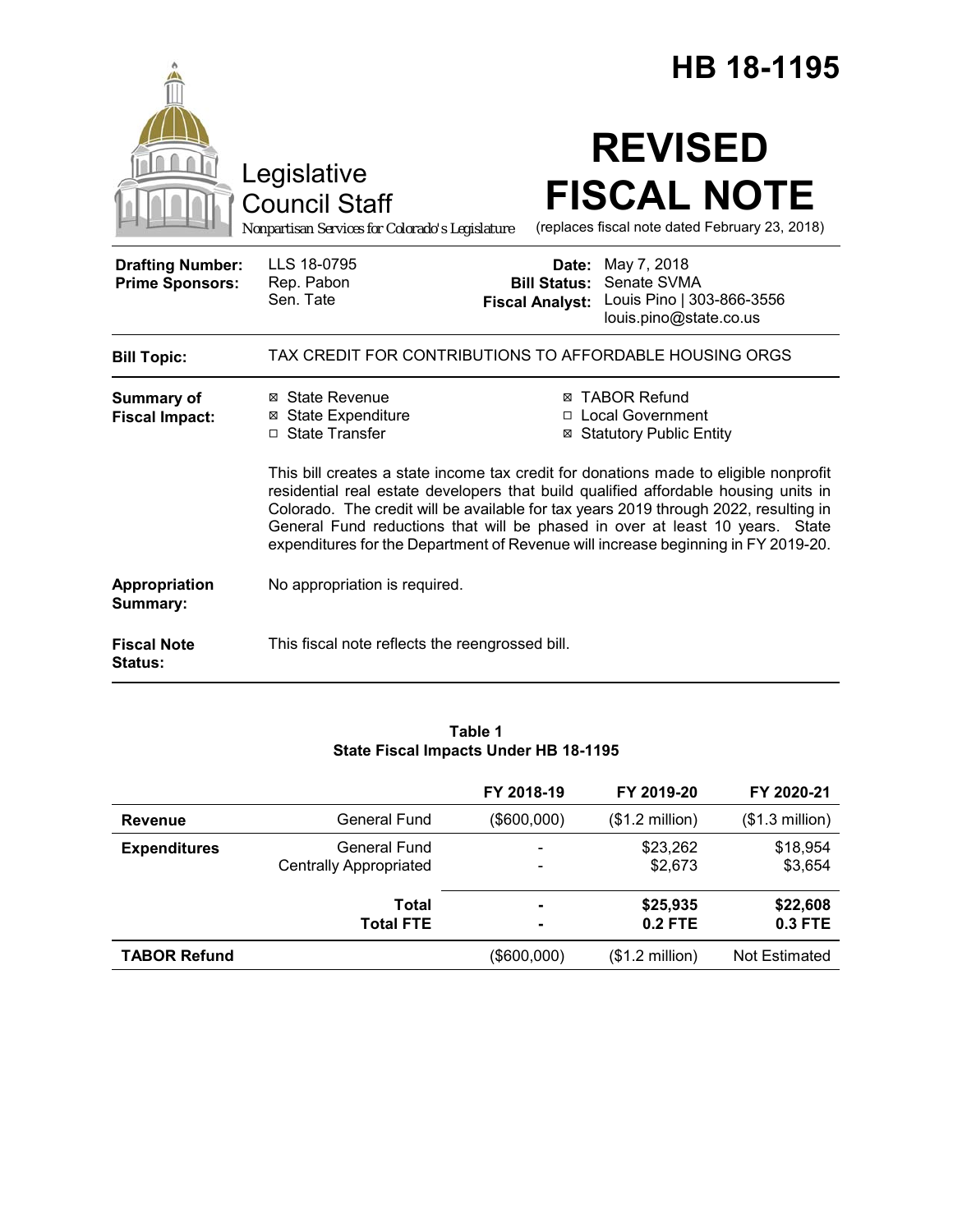#### **Summary of Legislation**

This bill creates a state income tax credit for donations made to eligible nonprofit residential real estate developers that build qualified affordable housing units in Colorado. The credit is available for tax years 2019 through 2022.

State income taxpayers, both individual and corporate filers, who donate to eligible housing developers may claim an income tax credit of 50 percent of the donation, up to a maximum \$250,000 per year. The tax credit is neither transferable or nonrefundable but may be carried forward for up to five subsequent income tax years. The bill caps the total amount of credits that can be issued at \$1.5 million per tax year. The taxpayer may not claim the credit allowed under this bill if they claim any other state income tax credit for the same charitable contribution.

*Eligible donations.* Donations from a taxpayer to a qualified housing developer must be used solely for the costs associated with an eligible project. An eligible project is the development of new residential housing for home ownership consisting of one or more residential housing units constructed for sale to a buyer whose median income is 120 percent or less of the area median income. Each affordable housing unit sold is to be preserved as affordable housing for a minimum of 15 years.

In order to be designated as an eligible developer, a developer must be a nonprofit community-based home ownership development organization that:

- is organized under 26 U.S.C,§ 501 (c)(3);
- is operating in good standing with the state;
- has a three-year history of developing housing sold to persons with a household median income of 120 percent or less of the area median income;
- has sold at least one single family residential home in the last three-years;
- has purposes that include development of affordable housing, and
- is developing plans to develop an eligible project.

The Colorado Housing and Finance Authority (CHFA) is responsible for designating eligible developers and verifying that each donation is used solely for the costs associated with an eligible project. In addition, CHFA will issue tax certificates and ensure the aggregate amount of certified credits are under the annual cap. The bill allows CHFA to collect an administrative fee from each applicant for program administrative costs and expenses.

#### **State Revenue**

This fiscal note assumes that CHFA will issue the full \$1.5 million in credits in each tax year the credit is available. The total amount of credits that will be issued after four years is \$6 million. A sample of income tax returns for potential nonprofit building developers registered with the Secretary of State shows these organizations received over \$40 million in contributions and grants per year. Also, data from various home builders indicate strong demand for the type of residential development projects that would be eligible under this bill.

While the amount certified each year is capped, the amount of credits claimed by taxpayers in any tax year after they receive certification is not capped. Therefore, the revenue impacts of the tax credit will vary. A taxpayer can claim the allowed amount in the same year tax year they made the donation and received certification from CHFA, or use a portion of the tax credit and carry forward the balance in up to five subsequent income tax years. The amount and timing of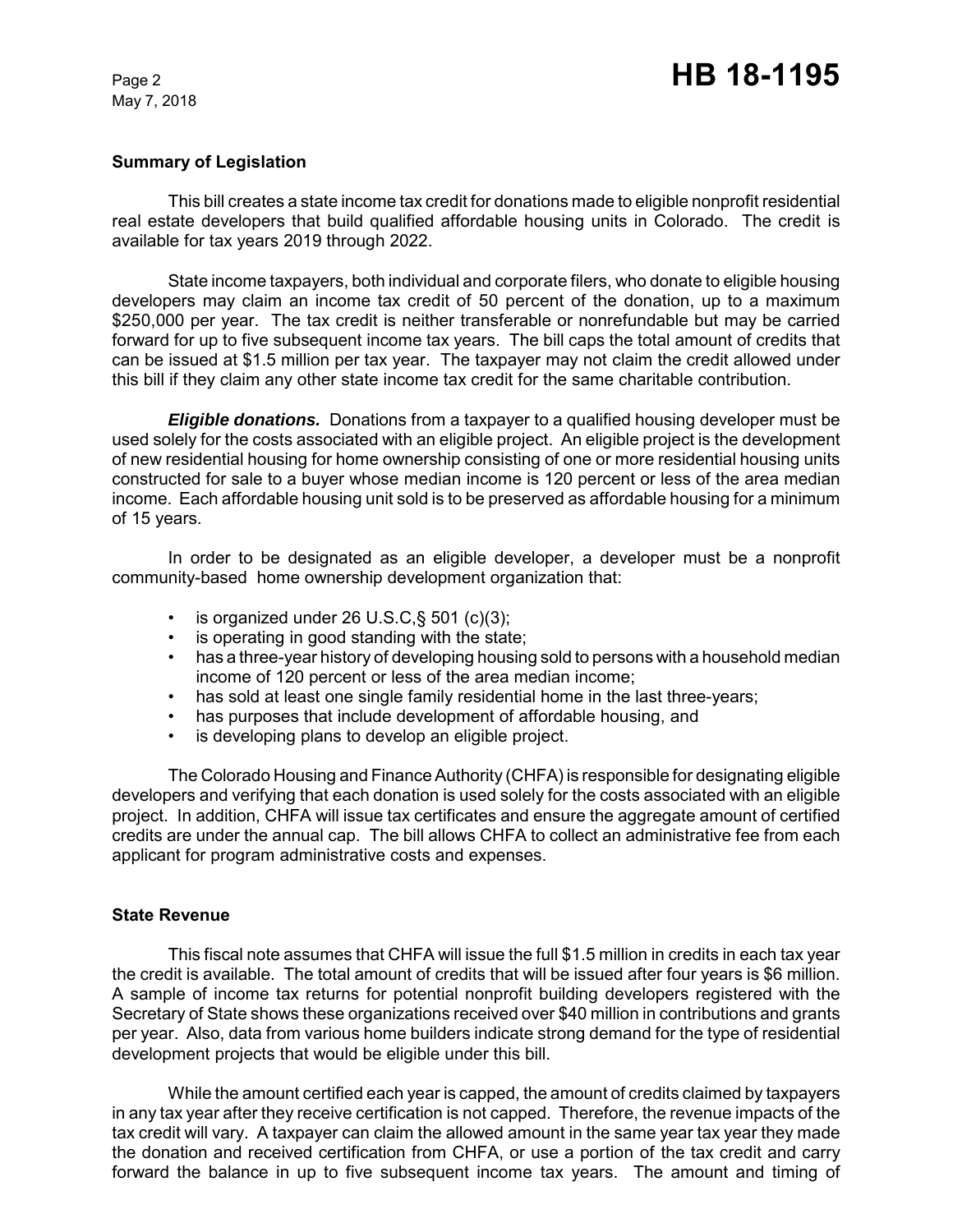carry-forward tax credits are dependent on a number of factors, such as the economy and individual and business tax liabilities in any given year. To the degree that the full amount of tax credit is not utilized as early as assumed here, reductions in General Fund revenue will be pushed into future fiscal years. Conversely, if credits are claimed sooner, General Fund reductions will occur earlier than what is shown in Table 2.

**Assumptions.**Table 2 shows state General Fund revenue reductions under the following assumptions:

- taxpayers will claim 80 percent (\$1.2 million) of the amount certified in the first income tax year and spread out the remaining balance over the next five years (\$300,000 per year);
- all income tax credits under this bill will eventually be claimed; and
- there will be sufficient demand for the type of eligible projects that can qualify for the income tax credit.

| <b>Fiscal Year</b>     | <b>General Fund Revenue</b><br>Impact |
|------------------------|---------------------------------------|
| FY 2018-19 (half-year) | (\$600,000)                           |
| FY 2019-20             | $($1.2$ million)                      |
| FY 2020-21             | $($1.3$ million $)$                   |
| FY 2021-22             | $($1.4$ million)                      |
| FY 2022-23             | (\$810,000)                           |
| FY 2023-24             | (\$240,000)                           |
| FY 2024-25             | (\$210,000)                           |
| FY 2025-26             | (\$150,000)                           |
| FY 2026-27             | (\$90,000)                            |
| FY 2027-28             | (\$30,000)                            |
| Total                  | (\$6 million)                         |

**Table 2 General Fund Revenue Reduction Under of HB 18-1195**

Finally, to the extent that new donations are made to a qualified nonprofit housing developer, and these donations are claimed as a charitable deduction on the taxpayer's federal income tax form, state revenue reductions will be larger.

## **TABOR Refund**

This bill reduces state revenue from the General Fund, which will reduce the amount of money required to be refunded under TABOR for FY 2018-19 and FY 2019-20. Since the bill reduces revenue to the General Fund and the refund obligation by equal amounts, there is no net impact on the amount of money available in the General Fund for the budget. However, the bill will reduce money for the General Fund budget in the future during years when the state does not collect revenue above the TABOR limit. State revenue subject to TABOR is not estimated for years beyond FY 2019-20.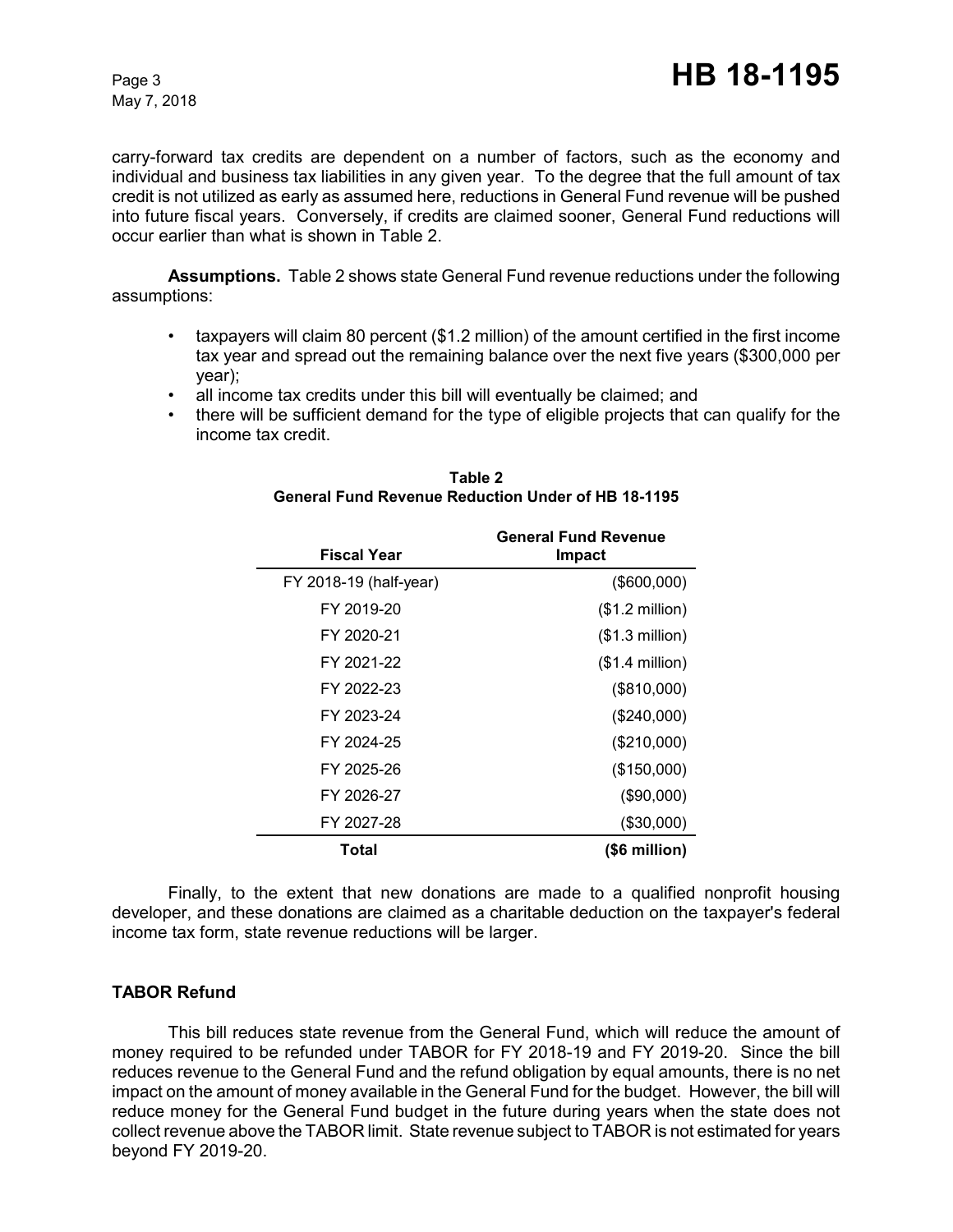### **State Expenditures**

The Department of Revenue (DOR) will require \$25,935 and 0.2 FTE in FY 2019-20 and \$22,608 and 0.3 FTE in FY 2020-21. These costs include one-time programming expenditures and workload for reviewing income tax credits submitted to the DOR. These costs are ongoing until at least FY 2027-28. No costs are incurred in FY 2018-19.

|                               | FY 2018-19               | FY 2019-20 | FY 2020-21 |
|-------------------------------|--------------------------|------------|------------|
| <b>Department of Revenue</b>  |                          |            |            |
| <b>Personal Services</b>      |                          | \$11,939   | \$14,007   |
| Operating Expenses and Other  |                          | \$10,073   | \$4,947    |
| Computer Programming (GenTax) |                          | \$1,250    |            |
| Centrally Appropriated Costs* | $\overline{\phantom{a}}$ | \$2,673    | \$3,654    |
| FTE - Personal Services       |                          | $0.2$ FTE  | $0.3$ FTE  |
| <b>Total Cost</b>             |                          | \$25,935   | \$22,608   |
| <b>Total FTE</b>              |                          | $0.2$ FTE  | $0.3$ FTE  |

#### **Table 3 Expenditures Under HB 18-1195**

 *\* Centrally appropriated costs are not included in the bill's appropriation.*

**Department of Revenue.** An estimated 2,000 taxpayers are expected to claim the credit each year it is available. This will increase workload to answer taxpayer inquiries and review and audit returns. The Department of Revenue's GenTax software system requires changes to implement the bill, which will be programmed by a contractor at a rate of \$250 per hour. The changes are expected to increase expenditures by \$1,250 in FY 2019-20, representing five hours of programming.

**Department of Personnel and Administration.** This bill will result in the need to change four state income tax forms. Agency scanning and imaging software will be modified to implement the credit. This will require \$4,800 which is \$1,200 per form. These amounts will be reappropriated from the DOR to the document management line in the Department of Personnel and Administration.

**Centrally appropriated costs.** Pursuant to a Joint Budget Committee policy, certain costs associated with this bill are addressed through the annual budget process and centrally appropriated in the Long Bill or supplemental appropriations bills, rather than in this bill. These costs, which include employee insurance and supplemental employee retirement payments, are estimated to be \$2,673 in FY 2019-20 and \$3,654 in FY 2020-21.

#### **Statutory Public Entity**

The bill allows CHFA to charge and collect a fee from each applicant to cover program administrative costs and expenses. CHFA has indicated that they will charge an administrative fee. The fee amount is yet to be determined.